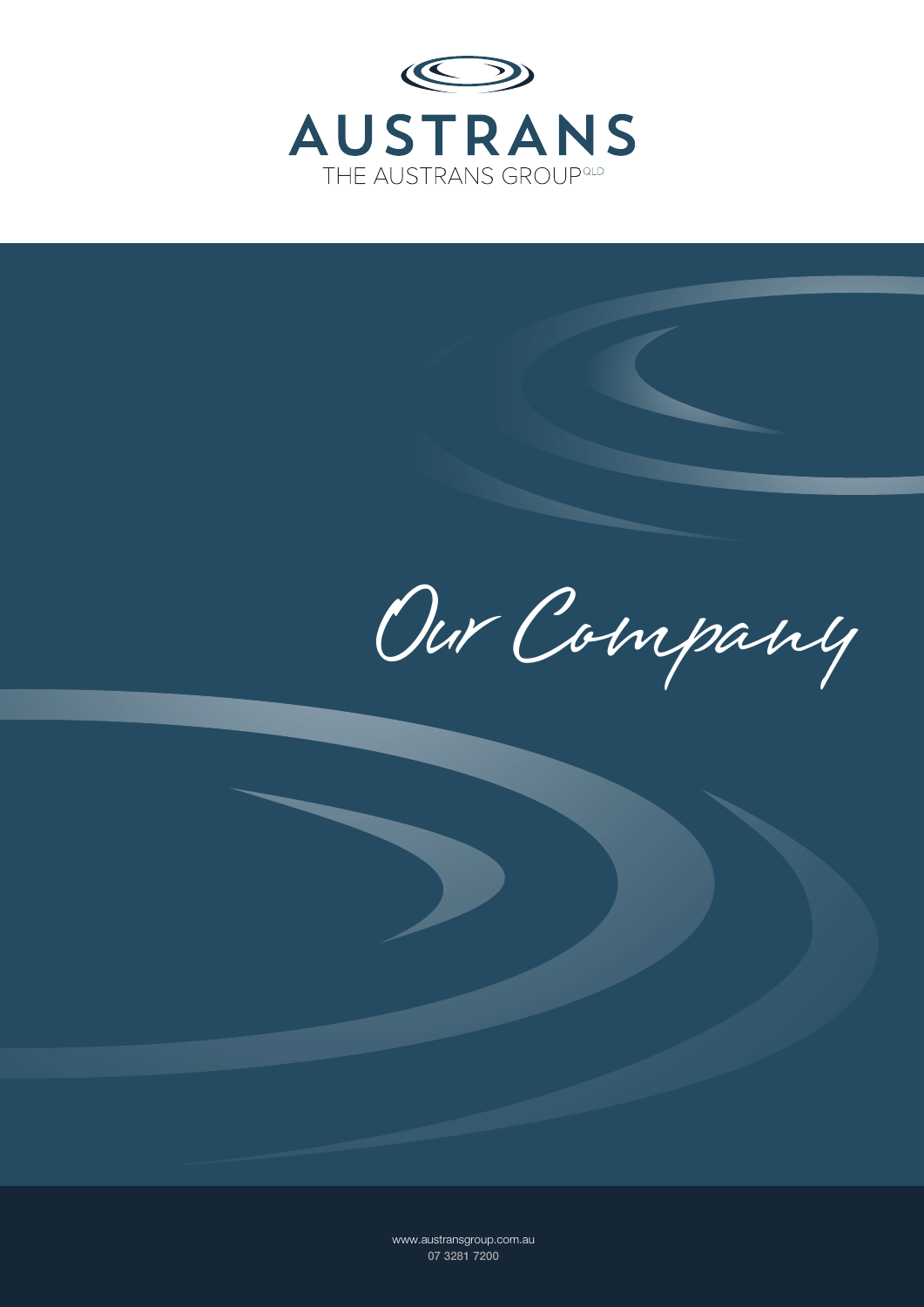Austrans is committed to developing sustainable solutions for both their clients and the environment

## Contents

| Onsite Waste Storage        |
|-----------------------------|
| General and Hazardous Waste |
|                             |
|                             |

|  |  |  |  |  |  |  |  |  |  |  |  |  |  |  |  |  |  |  |  |  |  |  | 4 |
|--|--|--|--|--|--|--|--|--|--|--|--|--|--|--|--|--|--|--|--|--|--|--|---|
|  |  |  |  |  |  |  |  |  |  |  |  |  |  |  |  |  |  |  |  |  |  |  | 5 |
|  |  |  |  |  |  |  |  |  |  |  |  |  |  |  |  |  |  |  |  |  |  |  | 5 |
|  |  |  |  |  |  |  |  |  |  |  |  |  |  |  |  |  |  |  |  |  |  |  |   |
|  |  |  |  |  |  |  |  |  |  |  |  |  |  |  |  |  |  |  |  |  |  |  |   |
|  |  |  |  |  |  |  |  |  |  |  |  |  |  |  |  |  |  |  |  |  |  |  |   |
|  |  |  |  |  |  |  |  |  |  |  |  |  |  |  |  |  |  |  |  |  |  |  |   |
|  |  |  |  |  |  |  |  |  |  |  |  |  |  |  |  |  |  |  |  |  |  |  | 8 |
|  |  |  |  |  |  |  |  |  |  |  |  |  |  |  |  |  |  |  |  |  |  |  |   |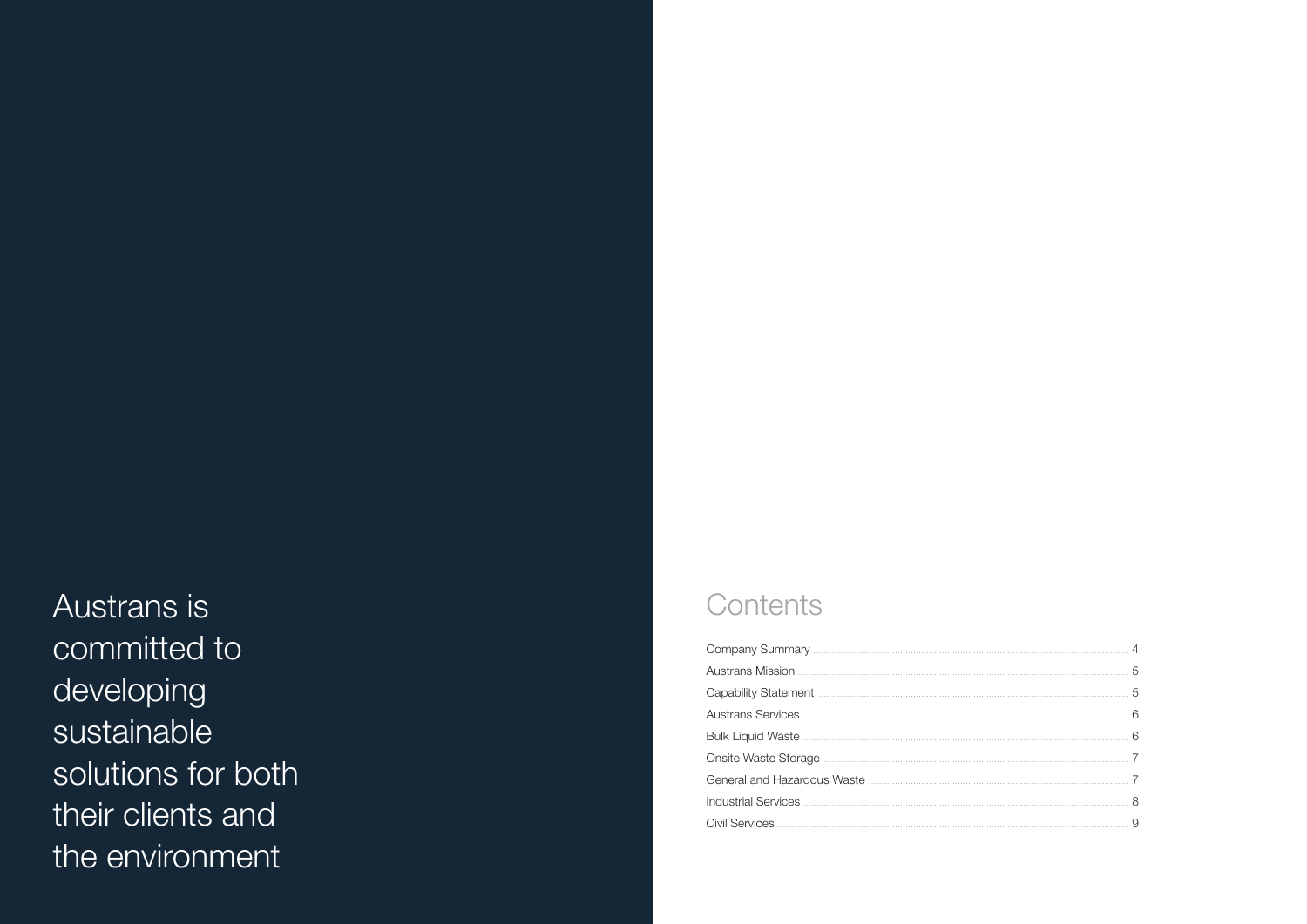Company summary

Austrans are an established Australian Company, privately owned and family operated. With proven reliability and experience, Austrans has successfully become the leaders in the Waste Industry.

Austrans provide high quality waste solutions across many industry sectors from energy and mining, shipping, hospitality and construction. Experts in waste collection services, industrial cleaning (tanks, sewers, drains, vats, boilers, grease traps), waste storage, civil services and farming feed transportation services.

With a waste collection fleet of 30 vehicles, offices and depots in Esk, Brisbane, Moranbah and Miles, Austrans offer waste solutions Australia wide. Austrans is experienced in all facets of Waste Transport Solutions, incorporating a 24 hour a day service for both industrial and commercial customers. Austrans are EPA approved, enabling the safe handling and disposal of all waste requirements.

- Bulk Liquid Waste
- Industrial Services
- Onsite Waste Solutions
- General and Hazardous Waste
- Civil Services







"

Austrans provide high quality waste solutions across many industry sectors

> Greg Keogh, Operations Director, AdTech Environmental Pty Ltd.

We have used Austrans for a number of years now and have always been happy with the level of service. Quite often we have to transport wastewater at short notice and as most of our work involves entry to Military Bases we require extra information from our Contractors so they can gain access to the Base. The team at Austrans always does their best to meet our needs.

## 55

Austrans' mission

Austrans is committed to developing sustainable solutions for both their clients and the environment



Capability statement

Austrans has the capability and established operational experience to supply an exceptionally high level of service and committment, delivering waste solutions Australia wide.

Austrans' services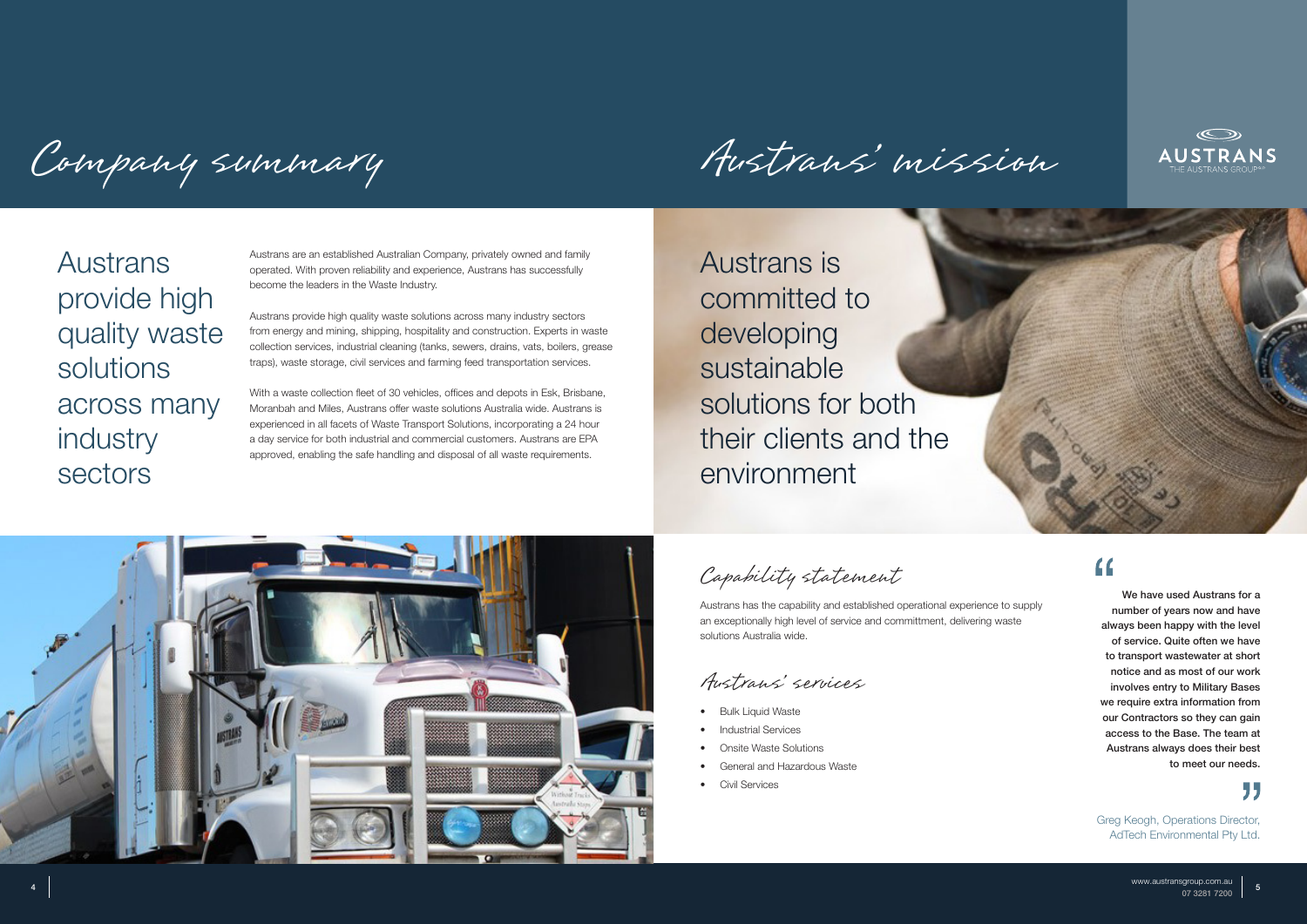Waste specialists

### Austrans are fully equipped

With fully equipped mini super suckers, semi vacuum tankers, medium super suckers and large super suckers, Austrans has the capacity to remove large quantities of various forms of waste, from liquids to solids. Austrans can provide the complete waste service that is required from removal, transport and disposal.

- **Vacuum Tankers** These units will vacuum load as well as unload using pressure to blow the load out, this is a useful ability when you would like to put liquid into a storage tank. The Semi Trailer Vacuum Tankers range from 25,000L to 30,000L capacity and the B-Double Vacuum Tanker has a total capacity of 45,000L.
- **Super Suckers** These units are a much more powerful vacuum unit, they have a tank with an opening rear door to be able to tip out liquid and solid products. The smaller rigid holds 7000L and 1000L of water, the larger 8 Wheeler holds 8,500L and 4000L of water. Both units are fitted with High Pressure Water Blasting and Excavation equipment. Both the Large Super Sucker and the King Vac are very powerful units using 6" hose and has the ability to vac up to depths of 200m (depending on the material). The King Vac has capacity tank size of 11,000L, used for wet and dry products, with a pump size of 6500cfm, this is an extremely quiet and efficient example of machinery.





- Coal dust • Mud
- Molasses
- Fly ash
- Oily sludge
- Recycled water
- 
- 
- Potable water
- 
- 
- 
- 
- 
- 
- 

Austrans can manage a range of collection systems to cater for different volume, site, waste and frequency requirements.

Bulk liquid waste

Austrans offers complete solutions for the collection and disposal of bulk liquid wastes, utilising specialist equipment and technology.

#### **Austrans specialize in:**

- Oily water
- Septic
- Sewage
- Oil
- Dirty water
- PCB oil
- Storm water
- Leachate water
- Coolant
- Caustic • Biomass
- Dynamotious earth
- Lime water
- Concrete slurry
- Wash water
- Marine mud
- Driller mud
- Bentonite
- Resins • Bilge water • Salt water • Manure

**Formaldehyde** 

- Brewary waste
- Sludge
	- Slurry
	- Cement powder

## • Filter cake

# Austrans can deliver what you need for your job



Onsite waste storage

Austrans services include oily water / sludge separator servicing and maintenance, bulk onsite waste storage facilities of various capacities.

### **Austrans can:**

• Manage bulk bins for large and voluminous quantities of waste from commercial or industrial customers

- 
- Manage and supply of waste services for minor or major events
- Manage recycling solutions for the range of collection systems

General and hazardous waste

Austrans services include asbestos, dangerous goods, clinical waste, event services, soil and site remediation and emergency spill response.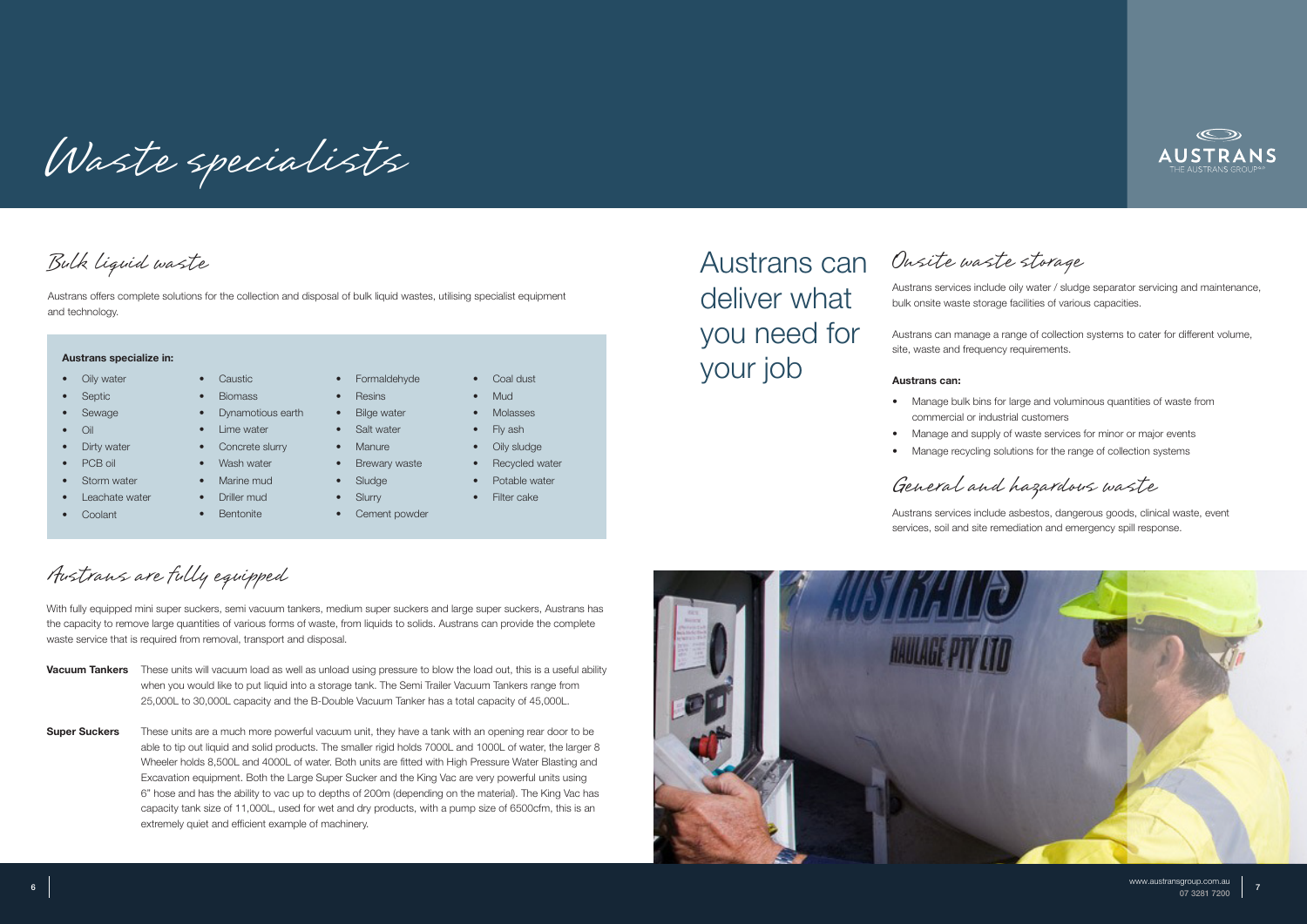Industrial services

High pressure water blasting

With specially designed vehicles, Austrans can provide high powered water blasting to clean tanks, boilers, vats and most surfaces to allow the client to continue utilizing their important facilities. The 6000L Gully Sucker with a tipping barrel and opening rear door also holds 2000L of water to supply its own water blaster.

### Cleaning and clearing drains and pipes

Cleaning and clearing drains and pipes is one of the things Austrans does best, after dislodging blockages, the waste is then vacuumed up by the truck and disposed of at an approved Waste facility. Austrans truck has the capability of cleaning and clearing drains and pipes from 50mm to 1200mm.

Water or liquid stock feed transport

- Grease traps
- High pressure water jetting
- Confined Space entry
- Non destructive digging
- Vacuum loading
- Sewer & drain cleaning

Bulk Liquid Transport is one of Austrans specialities, with high powered Semi Vacuum Tankers this enables Austrans to relocate large volumes of liquid economically, quickly and efficiently. Austrans has highly trained drivers with a very high level of experience, who are equipped with modern vehicles to load, transport and unload safely, cost effectively and professionally.

Tank unloading and cleaning

Liquid Storage and Settling Tanks – Austrans has a large range of tank sizes that are available for hire for sites, these convenient storage facilities are specifically designed to be emptied periodically and are very economical.

To keep transport simple and cost effective, all Austrans tanks can be easily moved by Tilt Tray. Hire schedules can be adjusted to suit your needs and rates can be charged per day, or for long-term arrangements, a per month charge may be better suited for your needs.

#### **Services include:**

Austrans has specialised equipment for drain cleaning, pit cleaning, water blasting, factory shutdowns, super vacs (wet and dry).

Civil services

Austrans has over 20 years experience

Austrans has over 20 years experience in the earth moving industry and has a fleet of civil machinery including Gravel screen.

With Austrans large range of heavy earthmoving equipment, they can provide the equipment you need. From bobcats, excavators for small onsite jobs, to large scale subdivisions and civil works, Austrans machines and earthmoving team are well equipped to perform your project.



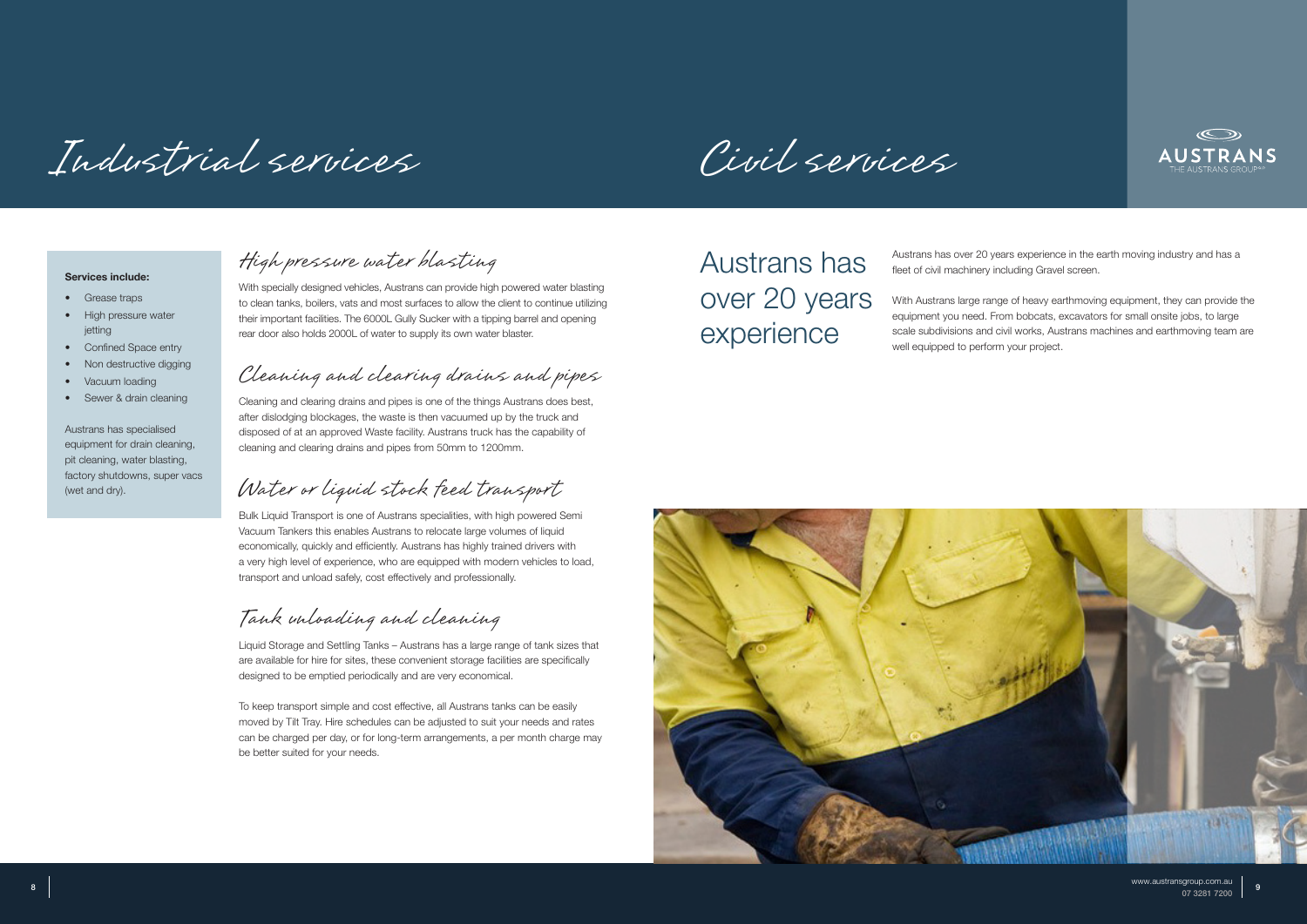